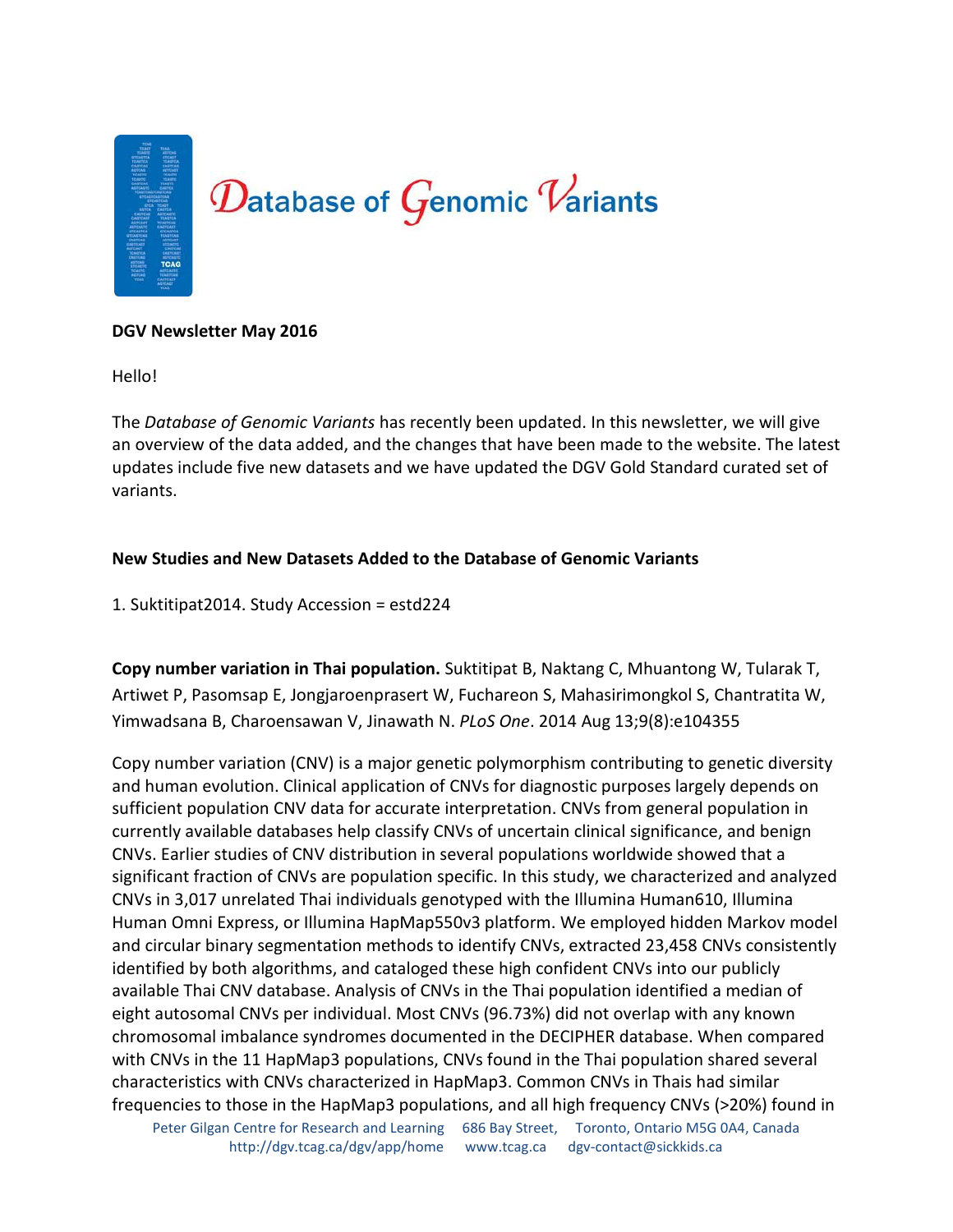Thai individuals could also be identified in HapMap3. The majorities of CNVs discovered in the Thai population, however, were of low frequency, or uniquely identified in Thais. When performing hierarchical clustering using CNV frequencies, the CNV data were clustered into Africans, Europeans, and Asians, in line with the clustering performed with single nucleotide polymorphism (SNP) data. As CNV data are specific to origin of population, our populationspecific reference database will serve as a valuable addition to the existing resources for the investigation of clinical significance of CNVs in Thais and related ethnicities.

2. Thareja2015. Study Accession = nstd99

**Sequence and analysis of a whole genome from Kuwaiti population subgroup of Persian ancestry.** Thareja G, John SE, Hebbar P, Behbehani K, Thanaraj TA, Alsmadi O. *BMC Genomics*. 2015 Feb 18;16:92

The Kuwait Genome Project an initiative to sequence individual genomes from the three subgroups of Kuwaiti population namely, Saudi Arabian tribe; "tent-dwelling" Bedouin; and Persian, attributing their ancestry to different regions in Arabian Peninsula and to modern-day Iran (West Asia). These subgroups were in line with settlement history and are confirmed by genetic studies. In this work, we report whole genome sequence of a Kuwaiti native from Persian subgroup at >37X coverage. RESULTS: We document 3,573,824 SNPs, 404,090 insertions/deletions, and 11,138 structural variations. Out of the reported SNPs and indels, 85,939 are novel. We identify 295 'loss-of-function' and 2,314 'deleterious' coding variants, some of which carry homozygous genotypes in the sequenced genome; the associated phenotypes include pharmacogenomic traits such as greater triglyceride lowering ability with fenofibrate treatment, and requirement of high warfarin dosage to elicit anticoagulation response. 6,328 non-coding SNPs associate with 811 phenotype traits: in congruence with medical history of the participant for Type 2 diabetes and ß-Thalassemia, and of participant's family for migraine, 72 (of 159 known) Type 2 diabetes, 3 (of 4) ß-Thalassemia, and 76 (of 169) migraine variants are seen in the genome. Intergenome comparisons based on shared diseasecausing variants, positions the sequenced genome between Asian and European genomes in congruence with geographical location of the region. On comparison, bead arrays perform better than sequencing platforms in correctly calling genotypes in low-coverage sequenced genome regions however in the event of novel SNP or indel near genotype calling position can lead to false calls using bead arrays. CONCLUSIONS: We report, for the first time, reference genome resource for the population of Persian ancestry. The resource provides a starting point for designing large-scale genetic studies in Peninsula including Kuwait, and Persian population. Such efforts on populations under-represented in global genome variation surveys help augment current knowledge on human genome diversity.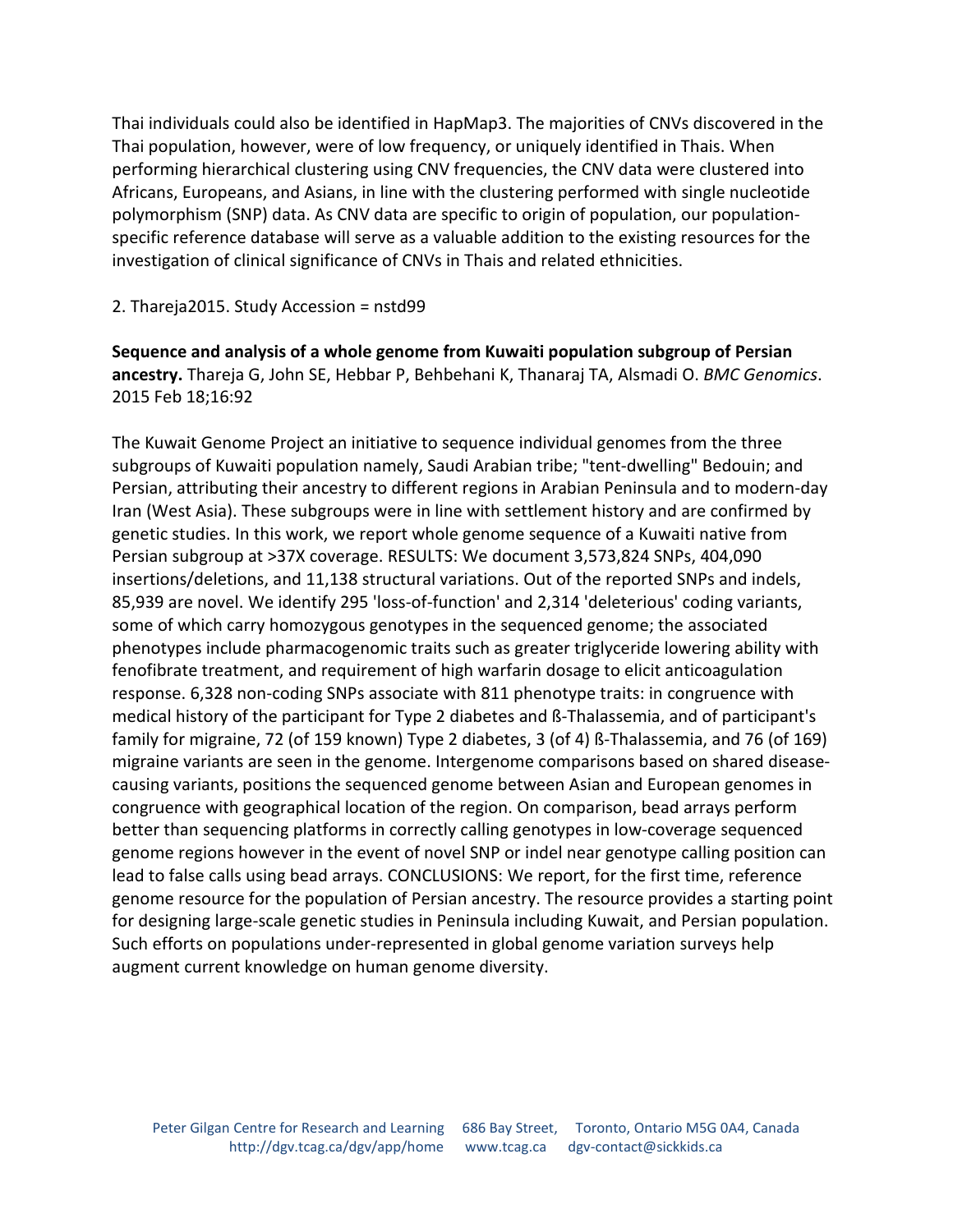## 3. Alsmadi2014. Study Accession = nstd106

**Genome at juncture of early human migration: a systematic analysis of two whole genomes and thirteen exomes from Kuwaiti population subgroup of inferred Saudi Arabian tribe ancestry.** Alsmadi O, John SE, Thareja G, Hebbar P, Antony D, Behbehani K, Thanaraj TA. *PLoS One*. 2014 Jun 4;9(6):e99069.

Population of the State of Kuwait is composed of three genetic subgroups of inferred Persian, Saudi Arabian tribe and Bedouin ancestry. The Saudi Arabian tribe subgroup traces its origin to the Najd region of Saudi Arabia. By sequencing two whole genomes and thirteen exomes from this subgroup at high coverage (>40X), we identify 4,950,724 Single Nucleotide Polymorphisms (SNPs), 515,802 indels and 39,762 structural variations. Of the identified variants, 10,098 (8.3%) exomic SNPs, 139,923 (2.9%) non-exomic SNPs, 5,256 (54.3%) exomic indels, and 374,959 (74.08%) non-exomic indels are 'novel'. Up to 8,070 (79.9%) of the reported novel biallelic exomic SNPs are seen in low frequency (minor allele frequency <5%). We observe 5,462 known and 1,004 novel potentially deleterious nonsynonymous SNPs. Allele frequencies of common SNPs from the 15 exomes is significantly correlated with those from genotype data of a larger cohort of 48 individuals (Pearson correlation coefficient, 0.91; p <2.2×10-16). A set of 2,485 SNPs show significantly different allele frequencies when compared to populations from other continents. Two notable variants having risk alleles in high frequencies in this subgroup are: a nonsynonymous deleterious SNP (rs2108622 [19:g.15990431C>T] from CYP4F2 gene [MIM:\*604426]) associated with warfarin dosage levels [MIM:#122700] required to elicit normal anticoagulant response; and a 3' UTR SNP (rs6151429 [22:g.51063477T>C]) from ARSA gene [MIM:\*607574]) associated with Metachromatic Leukodystrophy [MIM:#250100]. Hemoglobin Riyadh variant (identified for the first time in a Saudi Arabian woman) is observed in the exome data. The mitochondrial haplogroup profiles of the 15 individuals are consistent with the haplogroup diversity seen in Saudi Arabian natives, who are believed to have received substantial gene flow from Africa and eastern provenance. We present the first genome resource imperative for designing future genetic studies in Saudi Arabian tribe subgroup.

# 4. John2014. Study Accession = nstd107

**Kuwaiti population subgroup of nomadic Bedouin ancestry-Whole genome sequence and analysis.** John SE, Thareja G, Hebbar P, Behbehani K, Thanaraj TA, Alsmadi O. *Genom Data*. 2014 Dec 18;3:116-27.

Kuwaiti native population comprises three distinct genetic subgroups of Persian, "city-dwelling" Saudi Arabian tribe, and nomadic "tent-dwelling" Bedouin ancestry. Bedouin subgroup is characterized by presence of 17% African ancestry; it owes it origin to nomadic tribes of the deserts of Arabian Peninsula and North Africa. By sequencing whole genome of a Kuwaiti male from this subgroup at 41X coverage, we report 3,752,878 SNPs, 411,839 indels, and 8451 structural variations. Neighbor-joining tree, based on shared variant positions carrying diseaserisk alleles between the Bedouin and other continental genomes, places Bedouin genome at